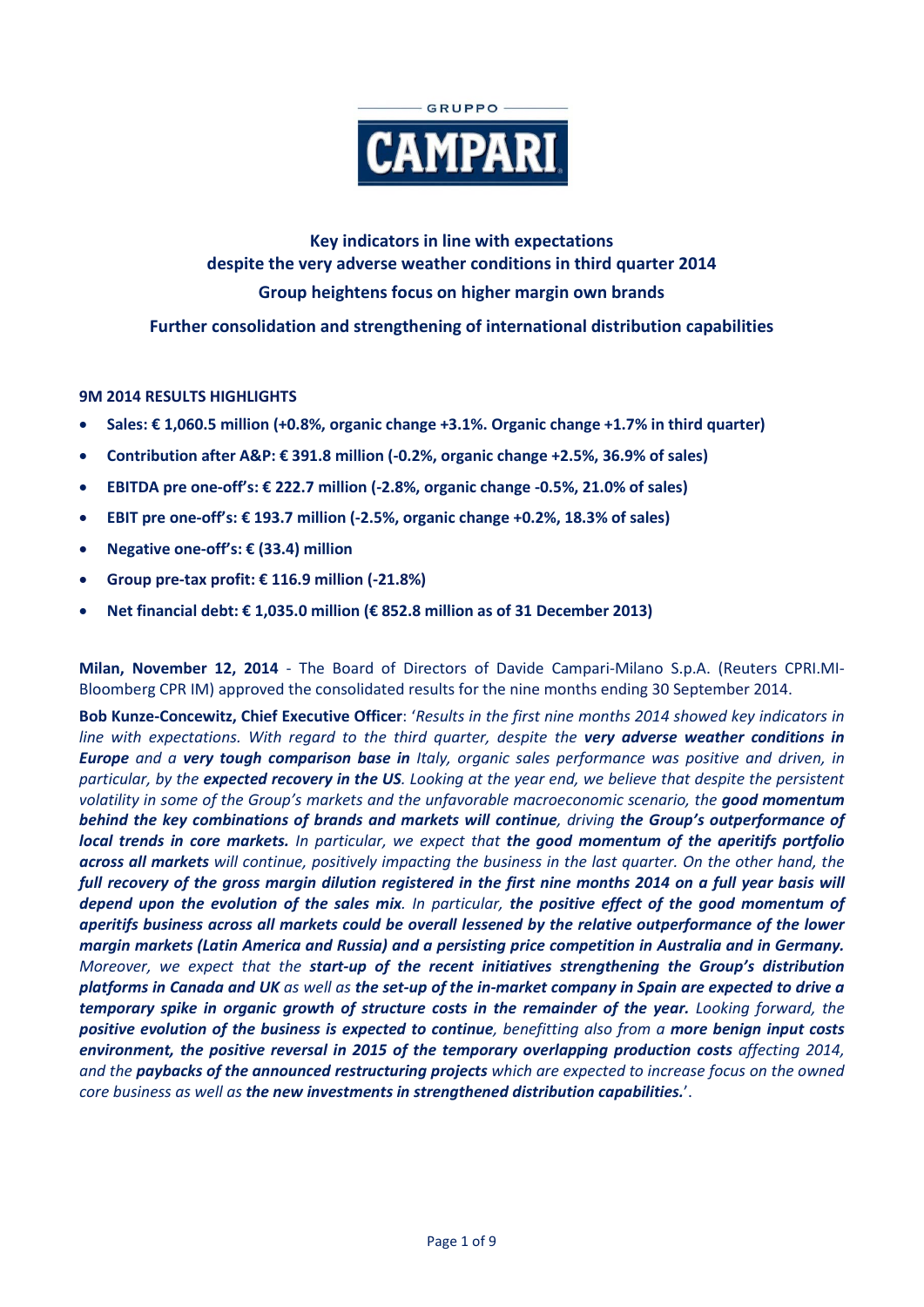|                            | 9M 2014            | 9M 2013            | Reported | <b>Organic</b> | <b>Forex</b> | <b>Perimeter</b> |
|----------------------------|--------------------|--------------------|----------|----------------|--------------|------------------|
|                            | $\epsilon$ million | $\epsilon$ million | change   | change         | impact       | impact           |
| <b>Net sales</b>           | 1,060.5            | 1,052.5            | $+0.8%$  | $+3.1%$        | $-5.1%$      | $+2.8%$          |
| Contribution after A&P(1)  | 391.8              | 392.6              | $-0.2%$  | $+2.5%$        | $-4.8%$      | $+2.1%$          |
| <b>EBITDA pre one-offs</b> | 222.7              | 229.2              | $-2.8%$  | $-0.5%$        | $-4.3%$      | $+2.0%$          |
| <b>EBIT pre one-offs</b>   | 193.7              | 198.6              | $-2.5%$  | $+0.2%$        | $-4.2%$      | $+1.5%$          |
| One-off's                  | (33.4)             | (4.7)              |          |                |              |                  |
| <b>EBITDA</b>              | 189.4              | 224.5              | $-15.6%$ |                |              |                  |
| <b>EBIT</b>                | 160.3              | 193.9              | $-17.3%$ |                |              |                  |
| <b>Pre-tax profit</b>      | 116.9              | 149.5              | $-21.8%$ |                |              |                  |

### **CONSOLIDATED P&L FOR THE NINE MONTHS ENDED 30 SEPTEMBER 2014**

(1) EBIT before SG&A.

In the first nine months of 2014 **Group sales** totalled **€ 1,060.5 million** showing a reported increase of **+0.8%**, driven by a **sales organic change** of **+3.1%** (+1.7% in the third quarter), a negative **exchange rates effect** of **-5.1%** (-2.4% in the third quarter), due to a devaluation in most of the Group functional currencies, and a **perimeter effect** of **+2.8%** (+6.5% in the third quarter), mainly driven by the net effect of acquisitions and new distribution agreements.

**Gross margin** decreased by -0.3% to **€ 565.3 million** (**+2.3% organic change**), or 53.3% of sales.

**Advertising and promotion spending (A&P)** was down by -0.6% to **€ 173.5 million**, or 16.4% of sales.

**CAAP** (Contribution after A&P) was down by -0.2% to **€ 391.8 million** (+2.5% organic change), or 36.9% of sales.

**Structure costs**, i.e. selling, general and administrative costs, increased by +2.1% to **€ 198.1 million**, or 18.7% of sales.

**EBITDA pre one-offs** was down by -2.8**%** to **€ 222.7million** (-0.5% organic change), or 21.0% of sales.

**EBIT pre one-offs** declined by -2.5% to **€ 193.7 million** (+0.2% organic change), or 18.3% of sales.

**Negative one-off's** of **€ (33.4) million**, mainly relating to provisions for restructuring initiatives in connection with recently acquired Gruppo Averna, still wine business and Jamaican non-core businesses, and goodwill write-down resulting from still wine business restructuring (non-cash).

**EBITDA** reached **€ 189.4 million**, a decrease of -15.6%, or 17.9% of sales.

**EBIT** reached **€ 160.3 million**, a decrease of -17.3%, or 15.1% of sales.

**Pre-tax profit** was **€ 116.9 million**, down by -21.8%, mainly driven by negative one-off's.

As of September 30, 2014, **net financial debt** stood at **€ 1,035.0 million** (€ 852.8 million as of December 31, 2013), **after a total investment of € 237.3 million in the acquisitions of Forty Creek Distillery Ltd. and Gruppo Averna closed in June 2014 and the payment of the dividend of € 46.1 million.**

# **CONSOLIDATED SALES OF THE FIRST NINE MONTHS OF 2014**

Looking at sales by region, the **Americas** (**39.4%** of total Group sales in the first nine months 2014) posted an **overall change** of **-6.2%**, with an **organic change** of **+3.1%** and an exchange rate impact of -9.3%. In the **US** (20.0% of total Group sales), sales registered an **organic change of +0.4% in the first nine months**, thanks to a strong recovery in the third quarter, as a results of **SKYY** and **Wild Turkey** franchises shipments **starting to realign with the positive depletion trends**. **Positive results** were registered by **rum portfolio. Aperol**, **Espolòn** and **Carolans** showed a **strong organic performance**. The perimeter effect was negative by -1.4%, due to the termination of distribution agreements of agency brands. The exchange rate effect was negative at -2.8%. Sales in **Jamaica** (7.0% of total Group sales) declined organically by -6.1% in the first nine months, showing **positive organic performance in the third quarter (+2.1%)**. The exchange rate effect was -11.4% and the change in perimeter was -5.4%, relating to the termination of distribution agreements of select consumer products in Jamaica. Sales in **Brazil** (4.9% of total Group sales) registered a **positive organic performance of +7.9%**, mitigated by the **softness** registered in the **third quarter** mainly due to the **slowdown** in **local Admix whiskies**, **in line with category trend**. The **premium brands Campari** and **SKYY** continued to lead the growth,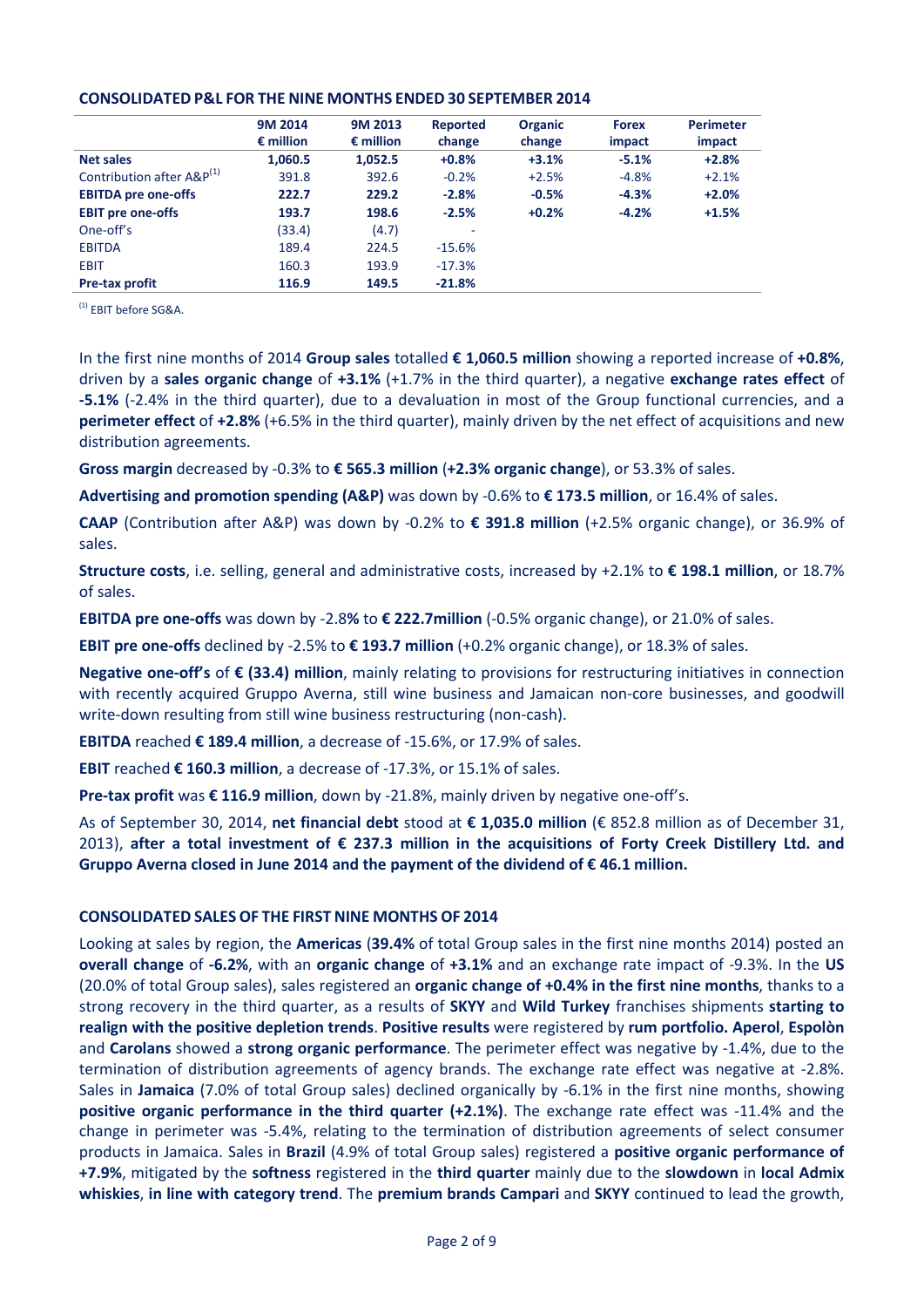followed by imported premium spirits, particularly Aperol. The exchange rate effect was -11.0%. With regard to the **other Americas**, **Argentina** (2.3% of total Group sales) **continued to register** a **strong organic performance (+40.1%)** mainly driven by the continued positive **growth of Campari** and **SKYY**. **Aperol** registered a **very positive progression**, increasing by double digit. The overall performance in Argentina was negatively impacted by an exchange rate effect of -50.1%. Sales in **Canada** (2.5% of total Group sales) registered an **overall negative organic growth (-5.2%)**, showing an **improving performance in the third quarter** behind the kicking-in of **new marketing campaigns**.

The **Italian market** (27.2% of total Group sales in the first nine months of 2014) recorded an **increase of +7.8%**, attributable to an **organic growth of +4.2%** and a perimeter change of +3.7%, mainly attributable to the acquisition of Gruppo Averna. The overall positive organic growth was driven by the aperitifs business, in particular the **single-serve aperitifs Crodino and Campari Soda** which registered a **double-digit growth by +21.7%** and **+10.4%** respectively. The **third quarter** registered a **negative growth (-5.1%)** as a result of a **tough comparison base of the previous year (+24.5%)** and the **very adverse weather conditions** in the summer period.

Sales in the **rest of Europe** (22.7% of total Group sales in the first nine months of 2014) **grew by +3.0%** overall, driven by an **organic growth of +0.8%**, a perimeter effect of +4.5%, thanks to the William Grant&Sons portfolio distribution rights in Germany and the acquisition of Gruppo Averna, and an exchange rate effect of - 2.2%. Sales in **Germany** (10.4% of total Group sales) recorded an overall **negative organic change of -5.2%**, as a result of **a soft performance** of **Campari** and **Aperol**, not completely offset by the **good development** of **SKYY**. **Russia** (2.8% of total Group sales) showed a **stable performance** overall and a soft third quarter, in a tough and volatile environment, also due to a tough comparison base of the previous year (+34.1%). The **positive results of the sparkling wine portfolio** (Cinzano sparkling wines, Mondoro and Riccadonna) were penalized by the continuous decline of the vermouth category in Russia. **The other European markets** (9.6% of total Group sales) continued to register a strong organic performance with an **overall organic growth of +8.3%**, driven by the **growth in the Central European markets** (particularly **Belgium**, **Austria, France** and **Switzerland**), driven by **Aperol**, as well as **Eastern European Countries.**

Sales in the **rest of the world** (including Global Travel Retail), which accounted for **10.7% of total Group sales**, increased by **+7.3%** overall, with an **organic change of +5.7%**, an exchange rate effect of -6.6% and a perimeter growth of +8.2%, the latter attributable to the third party bottling activities run by the acquired Copack company in Australia. **Australia** (4.9% of Group sales) registered a **positive organic performance overall (+0.8%)**, despite the weak consumer confidence and the high competitive promotional activity. The **other markets in the area** (5.7% of Group sales) registered an organic growth of +9.9%, mainly attributable to the **good developments of South Africa, Nigeria and Global Travel Retail**.

Looking at the **sales by key brands** in the first nine months 2014, with regard to the Top Six International Franchises, **Campari registered positive results overall (+7.2%)**, driven by the positive trend of classic cocktails. **Brazil, Argentina, Nigeria and Global Travel Retail** led the strong growth. **Aperol showed a positive overall trend (+6.8%)**. However, the third quarter (-6.2%) was negatively impacted by the very adverse weather conditions in Europe, mitigated by the strong double digit growth achieved in the other markets. **SKYY** sales achieved **an overall organic change of +1.5%**, thanks to **the strong recovery in core US market in the third quarter (+12.9%)** where shipments started to realign with the positive depletion trends. The franchise continued to register **positive growth in the other key brand market combinations**. The **Wild Turkey franchise** registered an **organic change of -3.1%**. The **improved performance** behind **core Wild Turkey bourbon** and the **continued growth in Wild Turkey ready-to-drink** was mitigated by the weak performance in American Honey core and ready-to-drink in Australia. The **rum portfolio**, including **Appleton**, **W&N White Overproof** and **Coruba,** showed an overall **negative change of -1.5%**, with a continued positive **performances registered in the third quarter (+5.4%)**, after a positive second quarter (+5.5%), partially offsetting the negative results in the first quarter. With regards to the key markets for the brand portfolio, **Canada** and **Jamaica turned positive in the third quarter** and the **US** market showed a continued **positive performance**.

The **Cinzano franchise** registered an **organic change of -5.6%**. **Cinzano sparkling wines showed overall negative results (-1.7%)**, partially offset by **improved results in the third quarter in Germany**. The performance of **Cinzano vermouth** was down by **-9.6%**, mainly due to the **category weakness in core Russian market**, more than offsetting the good results registered in **Argentina.**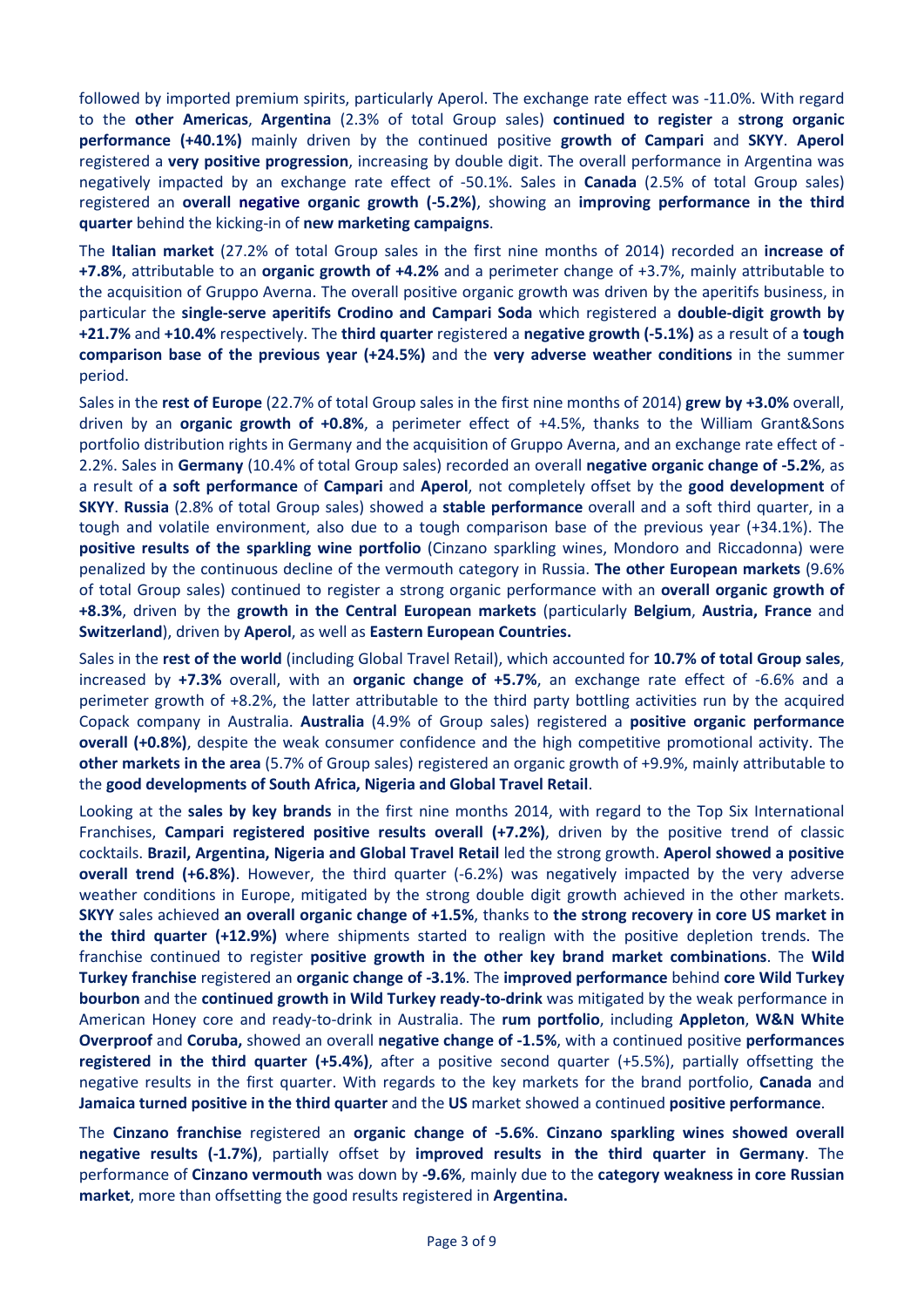**Frangelico** and **Carolans** were up by **+3.9%** organically, driven by the positive performance of Carolans in the core US and Canadian market. The **tequila** portfolio (Espolòn and Cabo Wabo) registered an organic growth of **+10.8%**, thanks to good results achieved in the US market, and positive trends in the other key markets. **GlenGrant** and **Old Smuggler** registered an **organic change of +10.4%**, driven by the **continued positive performance in France and South Africa**, and the positive growth registered in Italy in the third quarter.

**Other sparkling wines** (**Riccadonna** and **Mondoro**) increased organically by **+15.5%, mainly driven by the positive results across all key brand markets**, in particular in **Russia** and **New Zealand** where it experienced a **double digit growth. Still wines** (mainly **Sella&Mosca**, **Enrico Serafino** and **Teruzzi&Puthod**) increased by +2.2%, thanks to a positive growth registered in the core Italian and German markets.

With regards to the **key local brands**, the **Italian single-serve aperitifs** registered **a positive performance. Campari Soda continued** its positive momentum in core Italian market, increasing by **+10.5% overall**, and **Crodino** grew by **+20.7%**, partially offset by a stabilizing trend in the third quarter as expected. Lastly, the **Brazilian brands** posted a positive result **(+4.9%)**, driven by Dreher, while local Admix whiskies continued to decline, in line with the category weakness in Brazil.

# **RECENT DEVELOPMENTS**

# **RESTRUCTURING PROJECTS**

# **Integration of Averna and Braulio brands into Gruppo Campari's organisations**

Following the completion of the acquisition of Gruppo Averna, closed on June 3, 2014, a **restructuring process has been initiated in order to better align the business to Gruppo Campari's strategies**. In particular, **Averna and Braulio brands are being transferred into the Gruppo Campari organisations**. The distribution of the **two brands will be moved to Group's sales network in Italy** as of January 1, 2015. Regarding the international markets, the **distribution rights in Germany and Austria will be bought back** as of January 1, 2015 while **transition of distribution in other international markets is in progress**.

# **Restructuring of the still wine business**

The Group has started a reorganisation of the still wine business via **exiting from the lower-profitability thirdparty business** and an **increased focus on high-margin own brands.**

# **Restructuring of non-core business in Jamaica**

Gruppo Campari will **exit from the consumer agency brand business within the merchandise business in Jamaica during the first quarter 2015**. This will allow Gruppo Campari **to strengthen its focus on its core spirits portfolio**, with **streamlining of the local organisation.**

The **total provisions** for the **three restructuring projects** is **€ 11.7 million**. **The expected positive effect in 2015** of the three restructuring projects on a combined basis **is in excess of 1% of the Group EBIT pre oneoff's expected in 2014**, corresponding to a **payback period of approximately 3 years**.

# **ROUTE-TO-MARKET INITIATIVES**

**Consolidation of distribution and strengthening of existing in-market capabilities in United Kingdom**

Gruppo Campari will transfer **the distribution of the Campari, Aperol** and **Wild Turkey brands** to its **fully owned subsidiary J. Wray & Nephew (UK) Ltd. ('JWN UK')** from **Matthew Clark Wholesale Ltd. ('Matthew Clark')** as of **March 1**, **2015**.

**JWN UK** has been **Gruppo Campari's distributor in the UK** for the **Jamaican rums portfolio**, including **Appleton Estate** and **Wray & Nephew Overproof** since end of 2012, when it became Gruppo Campari's subsidiary as part of the acquisition of **Lascelles deMercado**. As of March 1, 2015 **JWN UK** will be responsible for the **marketing and distribution** of the full **brand portfolio of Gruppo Campari in the UK**.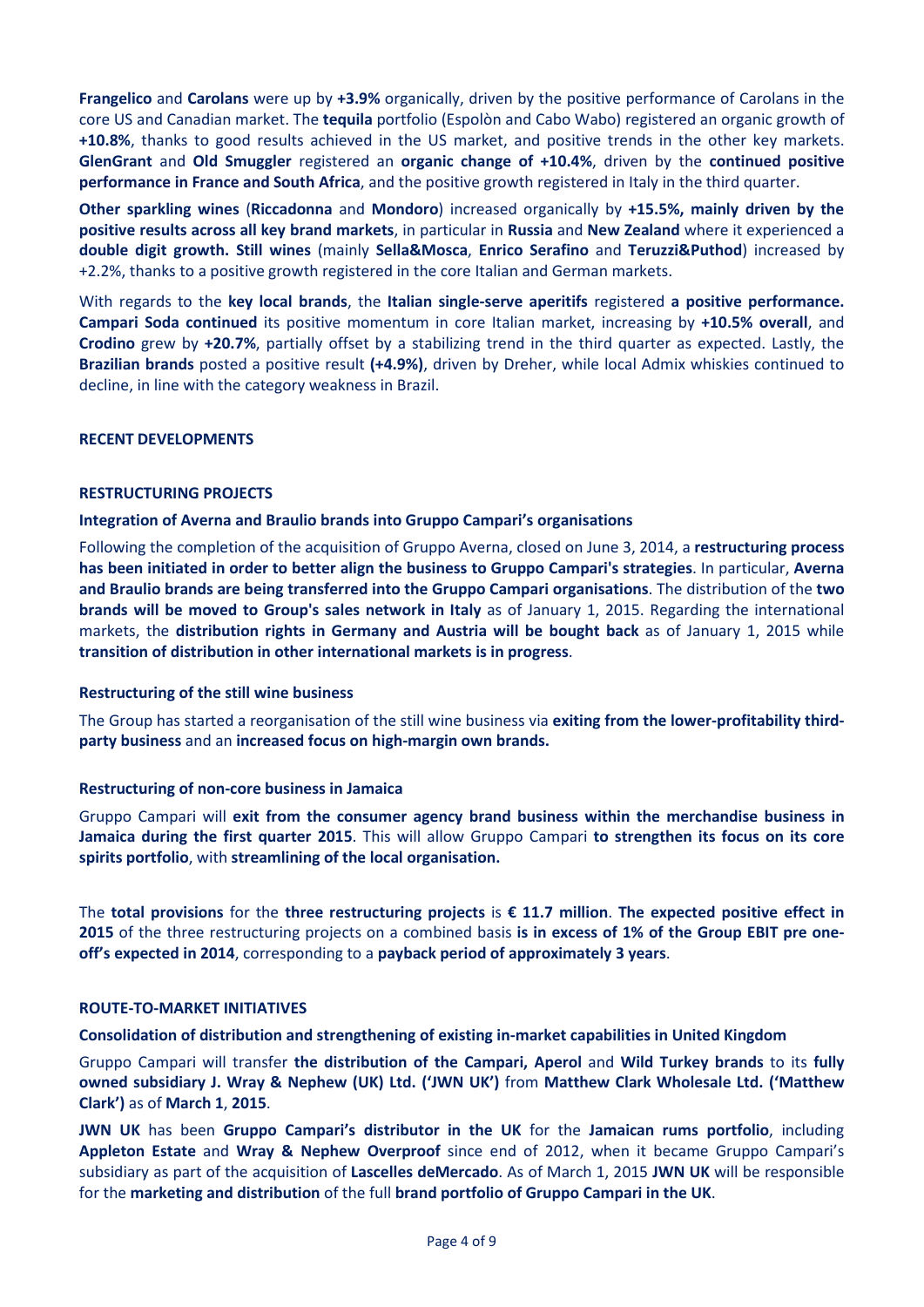Gruppo Campari entered into a **distribution agreement** with **Matthew Clark** in **2012**, with the aim to create a **growth platform for its leading spirits portfolio**, including Campari, Aperol and Wild Turkey, in the UK market. Matthew Clark, via its trading division **Catalyst Brands**, will continue to distribute **Gruppo Campari's brands** until end of February 2015. It should be noted that, in order to **continue** to **leverage** its strong **on-premise platform** in the **UK, Matthew Clark will remain partner of Gruppo Campari as sub-distributor for the national on-trade accounts in this key market.** 

The **strong growth potential** for **Campari**, **Aperol** and **Wild Turkey** as well as for **Appleton**, combined with the **opportunity to leverage the JWN UK platform** have **facilitated Gruppo Campari's strategic objective** to build **its own in-market business**, in-line with its global strategy for all key markets.

Today the **whole portfolio of Gruppo Campari**, also thanks to the successful partnership with Matthew Clark over the past years, **has experienced very positive growth in the UK market**, reaching scalable mass to allow Gruppo Campari to build its direct route-to-market in the UK.

Gruppo Campari wishes to **extend its appreciation and thank the Matthew Clark team** for the **professional and successful work that has been delivered on the Gruppo Campari brands** in the UK since the beginning of their collaboration in 2012 and that has since then **grown into a strong partnership**.

**Consolidation of distribution and strengthening of existing in-market capabilities in Canada** As of 1 January 2015, Gruppo Campari will **transfer the distribution of its own brands (including Appleton, Carolans e SKYY Vodka) to its fully owned subsidiary Forty Creek Distillery Ltd. in Canada**. The existing Forty Creek business combined with the additional focus on the Group's own brands enables us to reach the critical mass required to **strengthen the Group's existing distribution capabilities in this attractive market**.

*The Executive responsible for preparing Davide Campari-Milano S.p.A.'s financial reports, Paolo Marchesini, certifies pursuant to article 154 bis, paragraph 2 of the Legislative Decree 58/1998 - that the accounting disclosures in this statement correspond to the accounting documents, ledgers and entries.* 

#### *Disclaimer*

*This document contains forward-looking statements, that relate to future events and future operating, economic and financial results of Campari Group. By their nature, forward-looking statements involve risk and uncertainty because they depend on the occurrence of future events and circumstances. Actual results may differ materially from those reflected in forward-looking statements due to a variety of factors, most of which are outside of the Group's control.*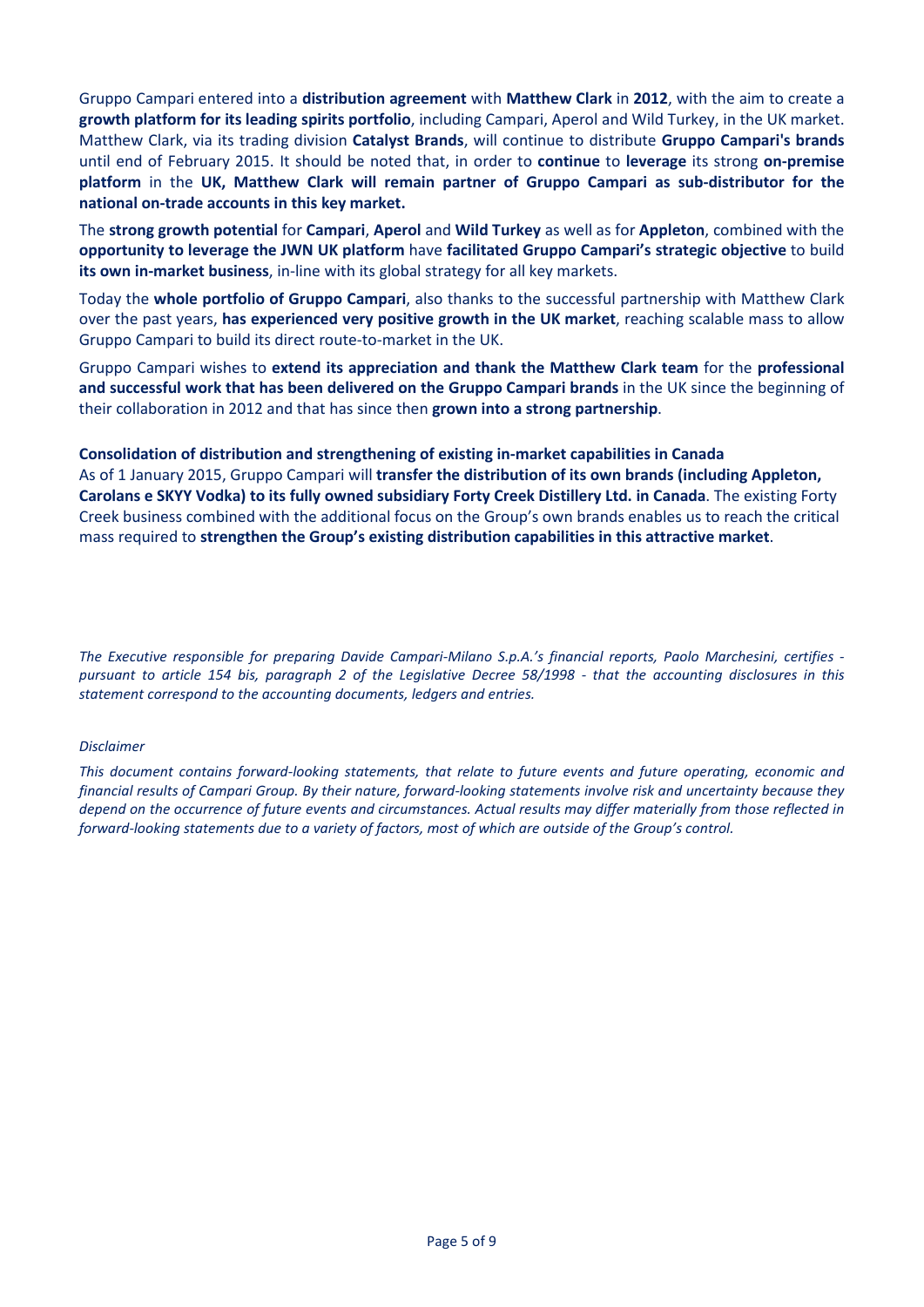#### *ANALYST CONFERENCE CALL*

At **1:00 pm (CET) today, November 12, 2014**, Campari's management will hold a conference call to present the Group's nine months 2014 results. To participate, please dial one of the following numbers:

- **from Italy: 02 8058 811**
- **from abroad: +44 1212 818003**

The **presentation slides** can be downloaded before the conference call from the main investor relations page on Gruppo Campari's website, at

<http://www.camparigroup.com/en/investors>

A **recording of the conference call** will be available from today, November 12 until Wednesday, November 19, 2014.

To listen to it, please call the following numbers:

- **from Italy: 02 72495**
- **from abroad: +44 1212 818005**

(Access code: **729#**).

**FOR FURTHER INFORMATION**

**Chiara Garavini** Tel.: +39 02 6225 330 Email: [chiara.garavini@campari.com](mailto:chiara.garavini@campari.com)

**Jing He** Tel. +39 02 6225 832 Email: jing.he@campari.com

http://www.camparigroup.com/en/investor http://www.camparigroup.com/en http://www.youtube.com/campariofficial <https://twitter.com/GruppoCampari>

#### **Investor Relations Corporate Communications**

**Chiara Bressani** Tel.: +39 02 6225 206 Email[: chiara.bressani@campari.com](mailto:chiara.bressani@campari.com)

**Enrico Bocedi** Tel.: +39 02 6225 680 Email: enrico.bocedi@campari.com

#### **ABOU[T GRUPPO CAMPARI](http://www.camparigroup.com/en/index.shtml)**

Davide Campari-Milano S.p.A., together with its affiliates ('Gruppo Campari'), is a major player in the global beverage sector, trading in **over 190 nations** around the world with leading positions in Europe and the Americas. The Group was founded in 1860 and today is **the sixth-largest player worldwide** in the premium spirits industry. The Group's portfolio, with over 50 brands, spans spirits, the core business, wines and soft drinks. Internationally-renowned brands include **[Aperol,](http://www.aperol.com/?http%3A//www.aperol.com/) [Appleton](http://www.appletonestate.com/) Estate, [Campari,](http://www.campari.com/) [Cinzano](http://www.cinzano.com/)**, **[SKYY](http://www.skyy.com/) and [Wild Turkey](http://www.wildturkeybourbon.com.au/)**. Headquartered in Sesto San Giovanni, Italy, Campari owns 16 plants and 3 wineries worldwide and has its own distribution network in 19 countries. The Group employs around 4,000 people. The shares of the parent company, Davide Campari-Milano S.p.A. (Reuters CPRI.MI - Bloomberg CPR IM), are listed on the Italian Stock Exchange since 2001. For more information: [http://www.camparigroup.com](http://www.camparigroup.com/) Please enjoy our brands responsibly

**- Appendix to follow -**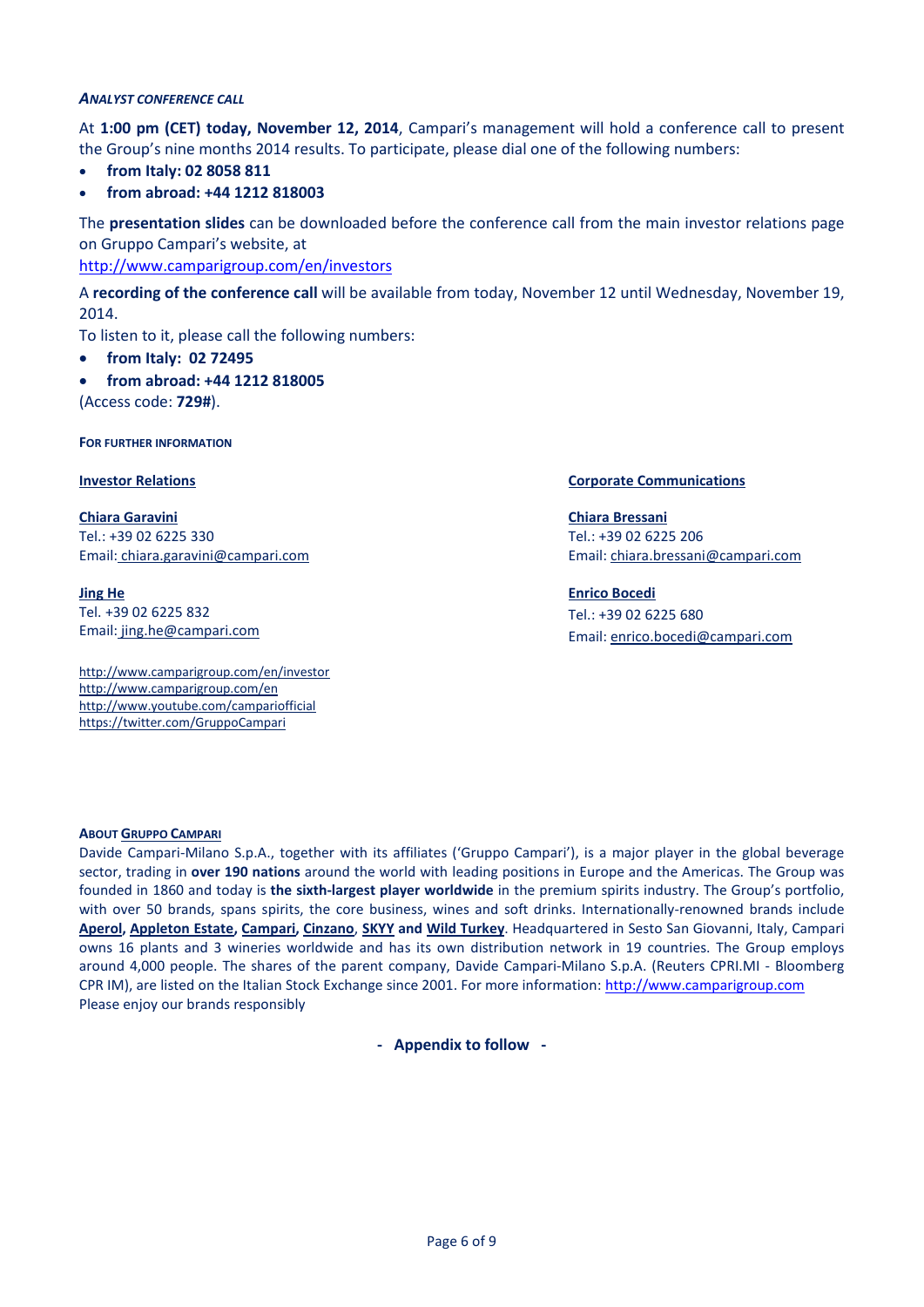# **GRUPPO CAMPARI**

# **Consolidated net sales by brand for the first nine months 2014**

|                                | 1 January-30 September 2014 |        | 1 January-30 September 2013 |        | %       |  |
|--------------------------------|-----------------------------|--------|-----------------------------|--------|---------|--|
|                                | $\epsilon$ million          | %      | $\epsilon$ million          | %      | change  |  |
| top 6 international franchises | 541.2                       | 51.0%  | 560.0                       | 53.2%  | $-3.4%$ |  |
| high potential brands          | 154.0                       | 14.5%  | 140.5                       | 13.3%  | 9.6%    |  |
| key local brands               | 190.0                       | 17.9%  | 182.4                       | 17.3%  | 4.1%    |  |
| agency brands                  | 100.0                       | 9.4%   | 98.5                        | 9.4%   | 1.5%    |  |
| non-core                       | 75.2                        | 7.1%   | 71.0                        | 6.8%   | 5.9%    |  |
| total                          | 1.060.5                     | 100.0% | 1.052.5                     | 100.0% | 0.8%    |  |

|                                | total    | organic | exchange    | external |
|--------------------------------|----------|---------|-------------|----------|
| breakdown of % change          | % change | growth  | rate effect | growth   |
| top 6 international franchises | $-3.4%$  | 1.6%    | $-5.0%$     | 0.0%     |
| high potential brands          | 9.6%     | 4.1%    | $-5.2%$     | 10.7%    |
| key local brands               | 4.1%     | 6.4%    | $-3.7%$     | 1.4%     |
| agency brands                  | 1.5%     | 2.4%    | $-4.6%$     | 3.7%     |
| non-core                       | 5.9%     | 5.4%    | $-10.4%$    | 10.9%    |
| total                          | 0.8%     | 3.1%    | $-5.1%$     | 2.8%     |

# **Consolidated net sales by brand for the third quarter 2014**

|                                | 1 July-30 September 2014 |        | 1 July-30 September 2013 | %      |         |
|--------------------------------|--------------------------|--------|--------------------------|--------|---------|
|                                | $\epsilon$ million       | %      | $\epsilon$ million       | %      | change  |
| top 6 international franchises | 191.9                    | 51.3%  | 195.8                    | 55.3%  | $-2.0%$ |
| high potential brands          | 67.7                     | 18.1%  | 50.7                     | 14.3%  | 33.4%   |
| key local brands               | 60.5                     | 16.2%  | 58.5                     | 16.5%  | 3.5%    |
| agency brands                  | 30.9                     | 8.3%   | 32.8                     | 9.3%   | $-5.6%$ |
| non-core                       | 23.3                     | 6.2%   | 16.1                     | 4.6%   | 44.2%   |
| total                          | 374.3                    | 100.0% | 353.9                    | 100.0% | 5.8%    |

| breakdown of % change          | total<br>% change | organic<br>growth | exchange<br>rate effect | external<br>growth |
|--------------------------------|-------------------|-------------------|-------------------------|--------------------|
| top 6 international franchises | $-2.0%$           | 0.6%              | $-2.6%$                 | 0.0%               |
| high potential brands          | 33.4%             | 7.3%              | $-2.9%$                 | 29.1%              |
| key local brands               | 3.5%              | $-0.8%$           | $-1.0%$                 | 5.3%               |
| agency brands                  | $-5.6%$           | 6.2%              | $-2.6%$                 | $-9.2%$            |
| non-core                       | 44.2%             | $-2.4%$           | $-2.9%$                 | 49.5%              |
| total                          | 5.8%              | 1.7%              | $-2.4%$                 | 6.5%               |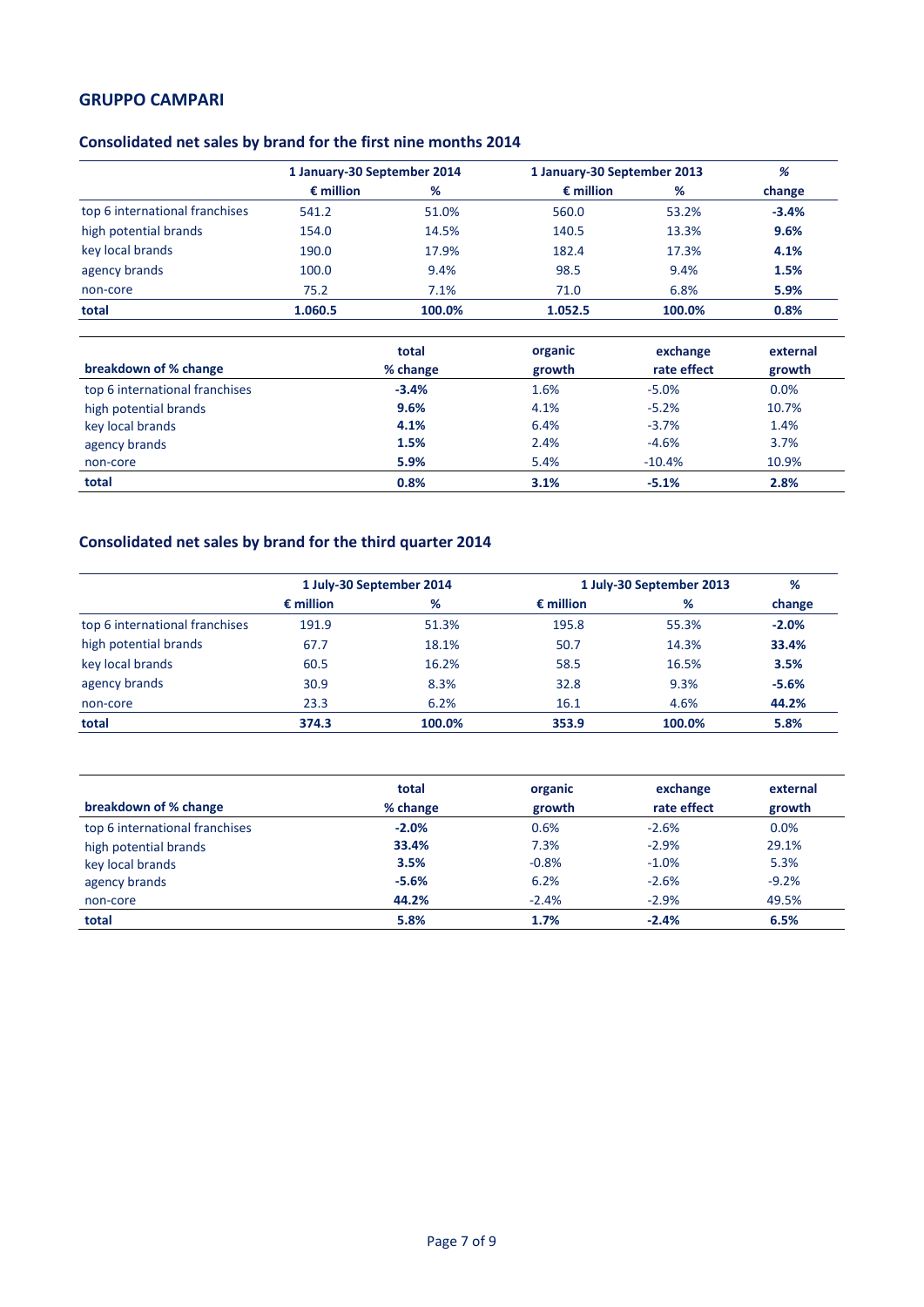# **Consolidated net sales by geographic area for the first nine months 2014**

|                                     |                    | 1 January-30 September 2014 |                    | 1 January-30 September 2013 |         |  |
|-------------------------------------|--------------------|-----------------------------|--------------------|-----------------------------|---------|--|
|                                     | $\epsilon$ million | %                           | $\epsilon$ million | %                           | change  |  |
| Americas                            | 418.3              | 39.4%                       | 446.1              | 42.4%                       | $-6.2%$ |  |
| Italy                               | 287.9              | 27.2%                       | 267.0              | 25.4%                       | 7.8%    |  |
| <b>Rest of Europe</b>               | 241.2              | 22.7%                       | 234.1              | 22.2%                       | 3.0%    |  |
| Rest of the world and global travel |                    |                             |                    |                             |         |  |
| retail                              | 113.0              | 10.7%                       | 105.3              | 10.0%                       | 7.3%    |  |
| total                               | 1,060.5            | 100.0%                      | 1,052.5            | 100.0%                      | 0.8%    |  |

|                                            | total    | organic | exchange    | external |
|--------------------------------------------|----------|---------|-------------|----------|
| breakdown of % change                      | % change | growth  | rate effect | growth   |
| Americas                                   | $-6.2%$  | 3.1%    | $-9.3%$     | 0.0%     |
| Italy                                      | 7.8%     | 4.2%    | 0.0%        | 3.7%     |
| <b>Rest of Europe</b>                      | 3.0%     | 0.8%    | $-2.2%$     | 4.5%     |
| Rest of the world and global travel retail | 7.3%     | 5.7%    | $-6.6%$     | 8.2%     |
| total                                      | 0.8%     | 3.1%    | $-5.1%$     | 2.8%     |

# **Consolidated net sales by geographic area for the third quarter 2014**

|                                     | 1 July-30 September 2014 |        | 1 July-30 September 2013 | %      |        |
|-------------------------------------|--------------------------|--------|--------------------------|--------|--------|
|                                     | $\epsilon$ million       | %      | $\epsilon$ million       | %      | change |
| Americas                            | 143.2                    | 38.3%  | 135.4                    | 38.2%  | 5.8%   |
| Italy                               | 93.9                     | 25.1%  | 87.8                     | 24.8%  | 7.0%   |
| <b>Rest of Europe</b>               | 93.3                     | 24.9%  | 90.3                     | 25.5%  | 3.3%   |
| Rest of the world and global travel |                          |        |                          |        |        |
| retail                              | 44.0                     | 11.8%  | 40.5                     | 11.4%  | 8.6%   |
| total                               | 374.3                    | 100.0% | 353.9                    | 100.0% | 5.8%   |

|                                            | total    | organic | exchange    | external |
|--------------------------------------------|----------|---------|-------------|----------|
| breakdown of % change                      | % change | growth  | rate effect | growth   |
| Americas                                   | 5.8%     | 8.0%    | $-4.3%$     | 2.1%     |
| Italy                                      | 7.0%     | $-5.1%$ | 0.0%        | 12.1%    |
| <b>Rest of Europe</b>                      | 3.3%     | $-1.4%$ | $-2.3%$     | 7.0%     |
| Rest of the world and global travel retail | 8.6%     | 2.4%    | $-1.5%$     | 7.6%     |
| total                                      | 5.8%     | 1.7%    | $-2.4%$     | 6.5%     |